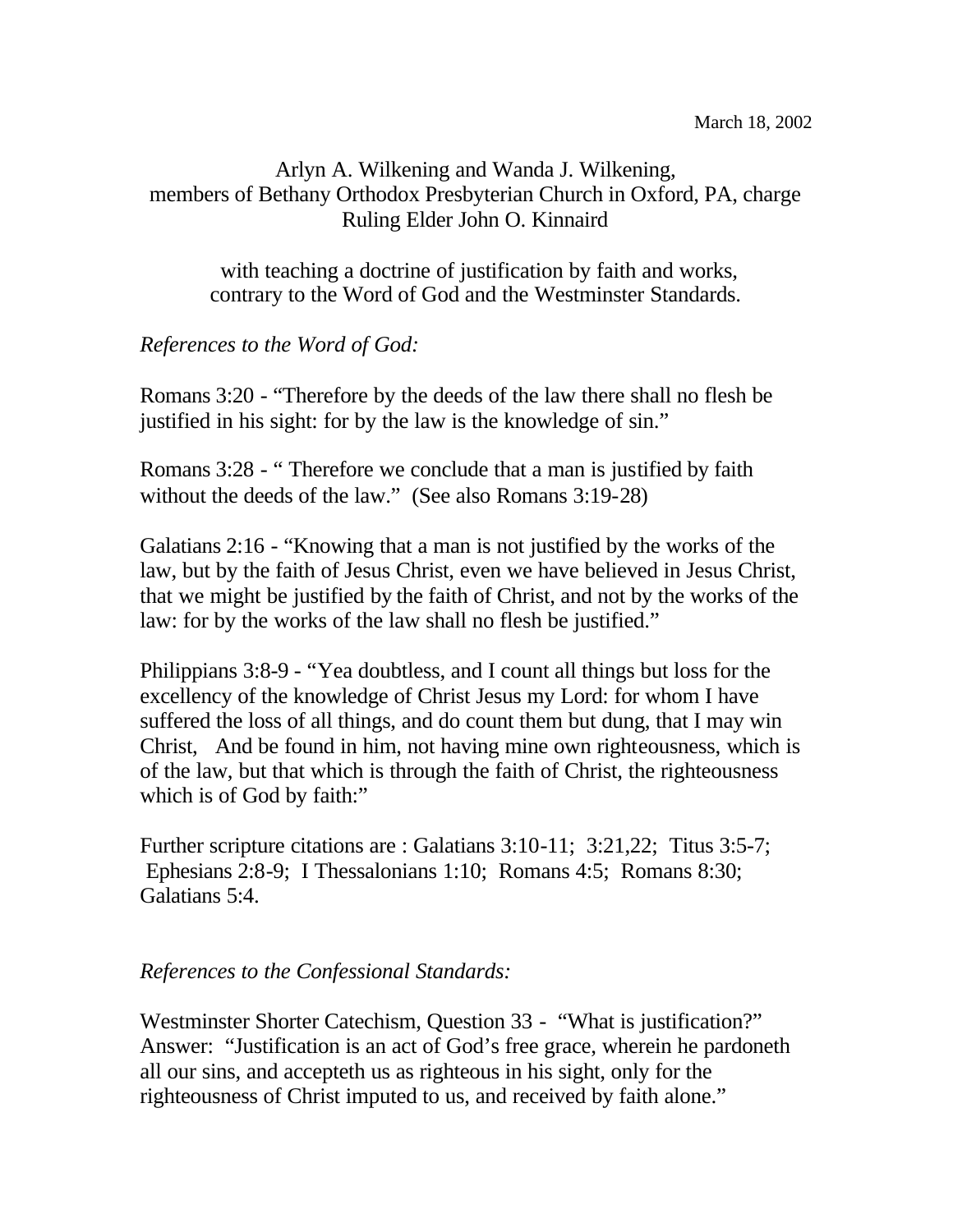Westminster Shorter Catechism Q. 37, 38 Westminster Larger Catechism Q. 70, 71, 72, 73, 77, 78 The Westminster Confession of Faith : Chapter XI: 1-4 - Justification; Chapter XVI:5 - Good Works *The Serious Character of the Offense:*

We believe that the doctrine of justification, by the righteousness of Christ alone, by faith alone, without works done by us, is essential to the purity of the Gospel.

## *Specifications* : *statements by Elder Kinnaird:*

1). "It is not possible that any could be a brother to Jesus Christ and enjoy with Christ, in the Kingdom of Heaven, the presence of the God the Father except that one be fully conformed to the image of Christ in true and personal righteousness and holiness. Neither the imputation of the righteousness of Christ, which all Christians receive at justification, nor the infusion of the righteousness of Christ (a false and non-existent concept taught by the Roman Catholic Church) - can suffice for that purpose. Christ does not have an imputed righteousness; His righteousness is real and personal. If we are to be conformed to his image, we too must have a real and personal righteousness." ( page 4)

"It is those who obey the law who will be declared righteous on that Day of Judgement." (page 6)

[Both quotations are from "A Proposal for the Session," submitted by Elder Kinnaird to the session at Bethany OPC October 25, 2001. Present on this occasion were Elder Mark Whiteman and Pastor Clinton Foraker. The entire "Proposal" is provided.

2). "Thus we rightly conclude that those inside the city are those who have kept the law of God and those only. So, a pretty simple answer to our last two questions. Inside the city are those who do righteousness and outside are those who do evil." (Transcript, page 5)

"Romans 2 puts it this way. "God will give to each person according to what he has done. To those who by persistence in doing good seek glory, honor and immortality, he will give eternal life. But for those who are self